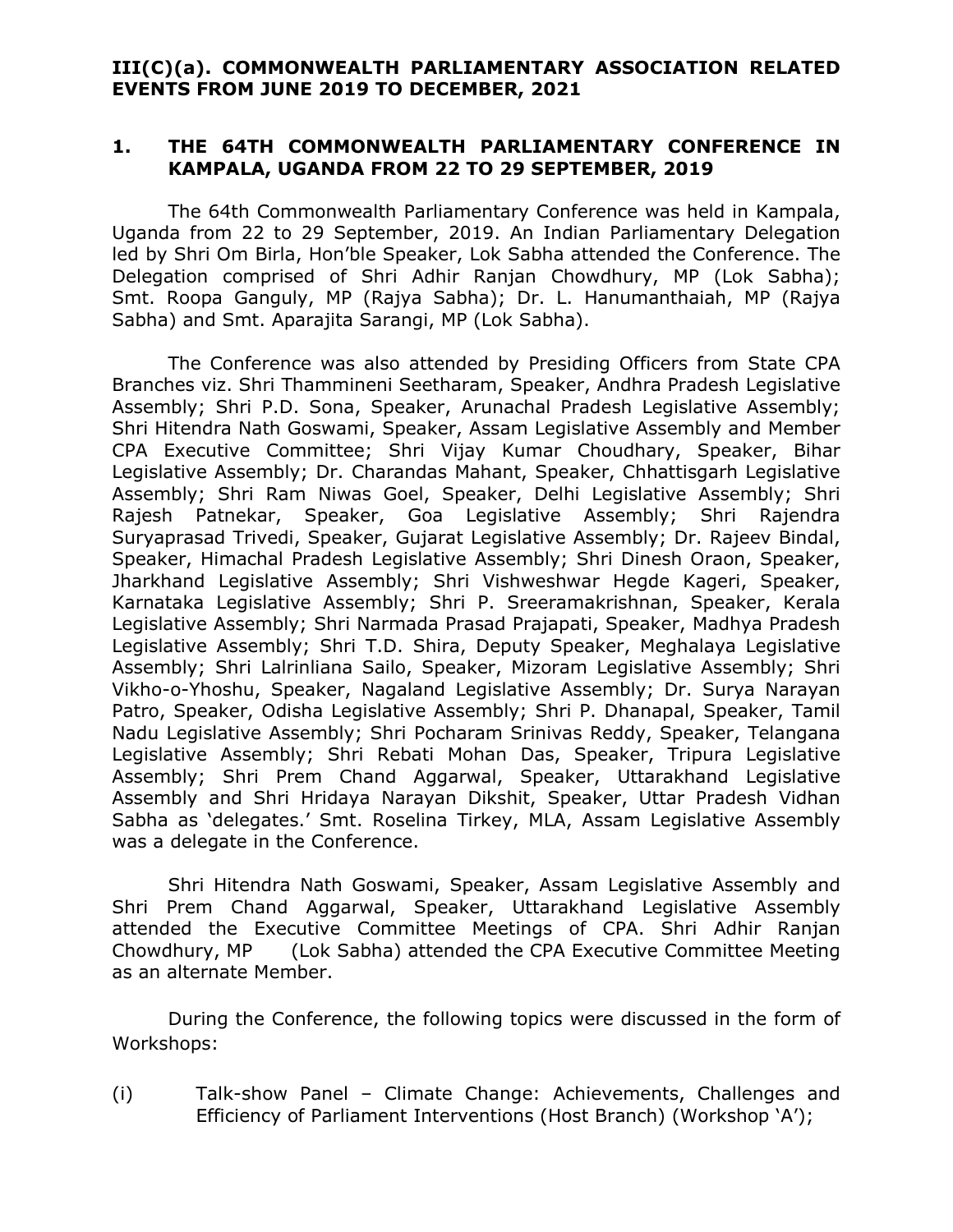- (ii) TED Talk- Innovation in Parliament: the impact of science and technology on how Parliament works today (Workshop 'B');
- (iii) Mentoring Session- The role of Parliament in facilitating persons with disabilities as electors, candidates and legislators (Workshop 'C');
- (iv) Youth Roundtable Strategies to deal with Youth Unemployment (Youth Related Topic) (Workshop 'D');
- (v) Talk show panel Combatting rapid urbanisation and rural decline- A challenge for the Commonwealth (Workshop 'E');
- (vi) TED Talk Innovation in Parliament The possible effects of the United Kingdom 'Brexit' on Small Branches (Small Branches Topic) (Workshop 'F');
- (vii) Fostering a Culture of Respect, Fairness and Dignity: Sexual harassment has no place in legislatures (Gender Topic) (Workshop 'G');
- (viii) The Role of Parliament in the doctrine of Separation of Powers; Enhancing Transparency and Accountability (Workshop 'H');
- (ix) Post Legislative Scrutiny (PLS) a dimension of the oversight function of Parliament. How is this represented within different political systems? (Workshop 'I'); and
- (x) Talk-show panel: How the Updated CPA Benchmarks for Democratic Legislatures has been used to strengthen the capacity of CPA Legislatures.

Hon'ble Speaker, Lok Sabha attended all the Workshops during the Conference. Smt. Aparajita Sarangi, MP (Lok Sabha) was the 'Discussion Leader' in Workshop 'D' on "Strategies to deal with Youth Unemployment (Youth Related Topic)". Shri Hridaya Nararayan Dikshit, Speaker, Uttar Pradesh Vidhan Sabha was appointed as a 'Panellist' in the Workshop 'E' on "Combatting rapid urbanization and rural decline – A challenge for the Commonwealth. Smt. Roopa Ganguly, MP (Rajya Sabha) spoke as the 'Lead Speaker,' from Indian Delegation in the Workshop 'G' on "Fostering a Culture of Respect, Fairness and Dignity: Sexual Harassment has no place in legislature." Shri Rajendra S. Trivedi, Speaker, Gujarat Vidhan Sabha was also a 'Panellist' in the Workshop 'H' on "The Role of Parliament in the doctrine of Separation of Powers; Enhancing Transparency and Accountability".

Hon. Shandana Gulzar Khan, MNA of the National Assembly of Pakistan was elected to the post of Chairperson of the Commonwealth Women Parliamentarians (CWP) for three year i.e. 2019 – 2021 at the CWP Business Meeting. The sixth triennial conference of the Commonwealth Women Parliamentarians (CWP) that took place in Kampala, Uganda. Smt. Roopa Ganguly, MP (Rajya Sabha), Smt. Aparajita Sarangi, MP (Lok Sabha) and Smt. Roselina Tirkey, MLA, Assam Legislative Assembly attended the CWP Conference. Smt. Aparajita Sarangi, MP (Lok Sabha) was a Lead Speaker on the topic "The Importance of Mentoring for New Parliamentarians" in the CWP Conference. She also attended as an alternate Member in the CWP Steering Committee.

Smt. Roselina Tirkey, MLA, Assam Legislative Assembly; Shri Sanyam Lodha, MLA, Rajasthan Legislative Assembly attended the Conference as a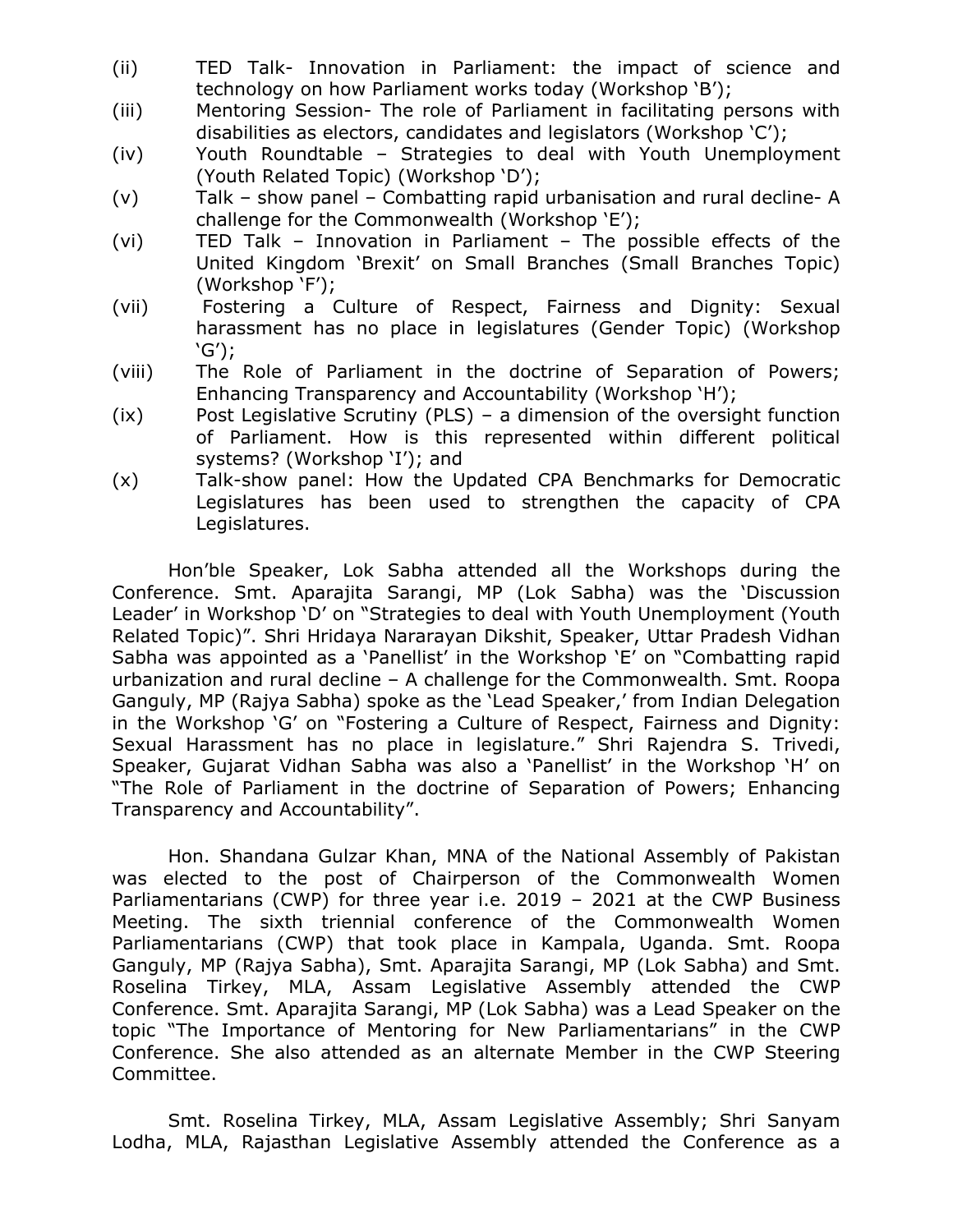'delegate'. Hon'ble Speaker, Lok Sabha Shri Om Birla led the Indian delegation in the 64th CPA General Assembly.

Hon'ble Speaker, Lok Sabha had bilateral meeting with Hon. Rebecca Kadaga, Speaker of the Parliament of Uganda and President of the 64th CPA Conference. Hon'ble Speaker, Lok Sabha also addressed Indian Diaspora in Uganda.

#### **2. The 25th Conference of Speakers and Presiding Officers of Commonwealth in Ottawa, Canada from 5 to 9 January, 2020**

An Indian Parliamentary Delegation led by Shri Om Birla, Hon'ble Speaker, Lok Sabha, consisting of Shri Harivansh, Hon'ble Deputy Chairman, Rajya Sabha and Secretary General, Lok Sabha attended the 25th Conference of Speakers and Presiding Officers of the Commonwealth (CSPOC) in Ottawa, Canada from 5 to 9 January, 2020.

The meeting of the CSPOC Standing Committee held on Monday, 6 January, 2020 at 1700 hours was attended by Shri Om Birla, Hon'ble Speaker, Lok Sabha, who represented India.

The Opening Ceremony of the Conference was held on Tuesday, 7 January, 2020.

The Conference had 4 Workshop Sessions and Special Plenary as per details given below:

- Workshop 1: "Parliamentary Engagement: Openness, Transparency and Accoutability"
- Workshop 2: "Challenges and Opportunities Arising from the Displacement of a Parliamentary Assembly"
- Workshop 3: "Parliamentarians as Effective Legislators and Constituency Representatives: Evolving Support Required
- Workshop 4: "Security of Individuals in the Parliamentary Context and Beyond"
- Special Plenary: "Inclusive Parliaments: The Role of the Speaker in Supporting Emerging Procedures and Practices Embracing the Changing Face and Needs of Parliament"

Opening Plenary Sessions on the 4 topics of the Workshops were followd by separate Workshop Sessions. A Special Plenary was attended by all the delegates together.

Shri Om Birla, Hon'ble Speaker, Lok Sabha was the Workshop Presenter in Workshop 4 on the topic "Security of Individuals in the Parliamentary Context and Beyond."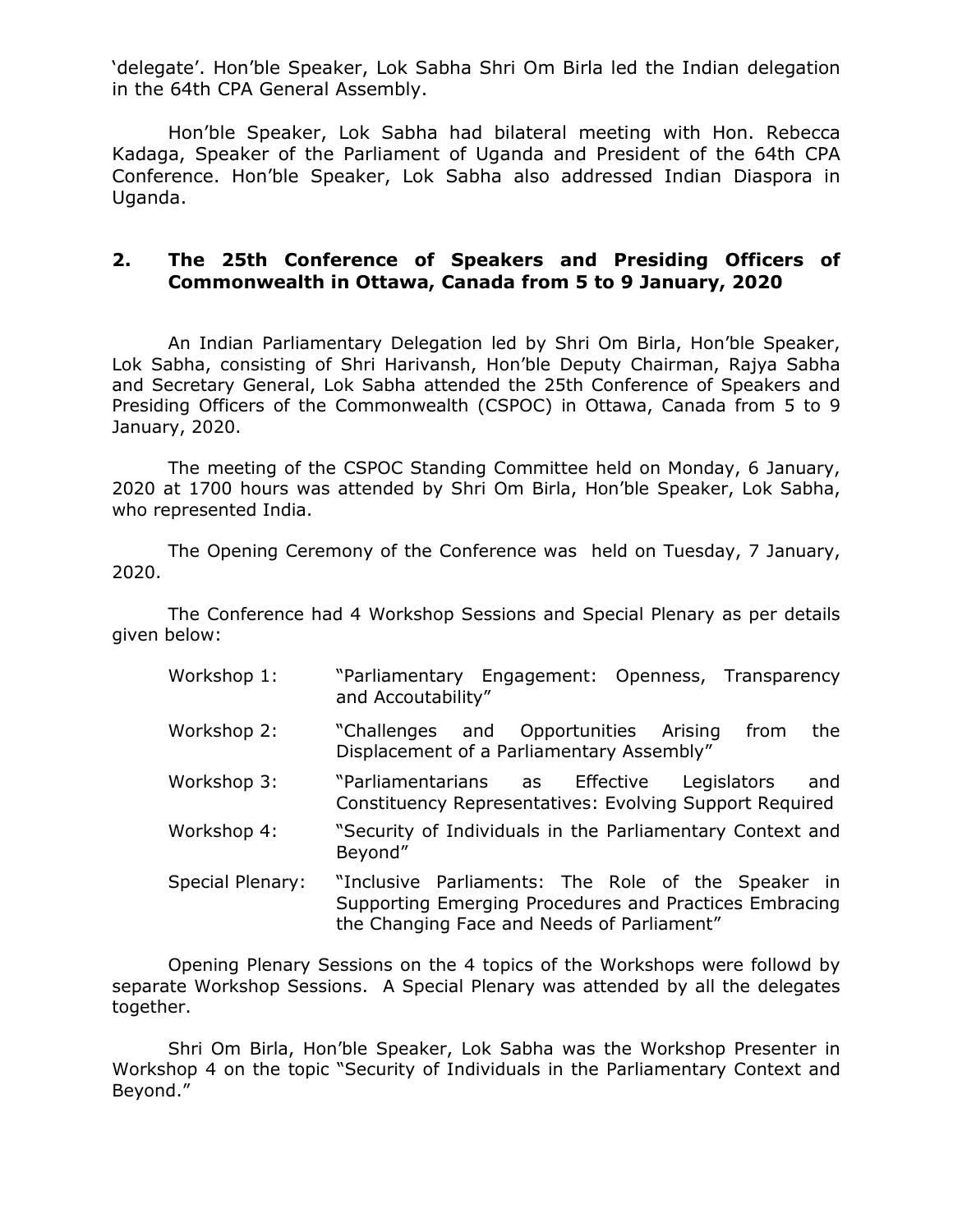The Special Plenary was held on Thursday, 9 January, 2020 at 1030 hours on the topic "Inclusive Parliaments: The Role of the Speaker in Supporting Emerging Procedures and Practices Embracing the Changing Face and Needs of Parliament." The delegates from Indian Parliament participated in the Special Plenary Session and other Workshops of the Conference.

Hon'ble Speaker, Lok Sabha had meetings with his counterparts in the Canadian Senate and House of Commons and other dignitaries in Canada. The Indian Parliamentary Delegation had meetings with Indian Diaspora in Ottawa and Toronto during the visit.

Hon'ble Speaker, Lok Sabha offered to host the CSPOC in 2026.

#### **3. CPA Mid-Year Executive Committee meeting held from 18 to 22 August, 2020 in Virtual Mode**

The CPA Mid-Year Executive Committee Meeting was held from 18 to 22 August, 2020 in Virtual Mode. The following three Regional Representatives from CPA India Region in the CPA Executive Committee attended the meeting:

- (i) Shri Anurag Sharma, MP Lok Sabha
- (ii) Shri Hitendra Nath Goswami, Speaker, Assam Legislative Assembly
- (iii) Shri Prem Chand Aggarwal, Speaker, Uttarakhand Legislative Assembly

2. Besides the meeting of the CPA Executive Committee, Shri Anurag Sharma, MP (Lok Sabha) and Shri Hitendra Nath Goswami, Speaker, Assam Legislative Assembly attended the virtual meeting of the Planning and Review Sub-Committee. Shri Prem Chand Aggarwal, Speaker, Uttarakhand Vidhan Sabha attended the virtual meeting of the Finance Sub-Committee.

### **4. Meeting of the Standing Committee of Conference of Speakers and Presiding Officers of Commonwealth (CSPOC) held on Monday, 18 January 2021**

The Meeting of the Standing Committee of Conference of Speakers and Presiding Officers of Commonwealth (CSPOC) was held on Monday, 18 January 2021 in Virtual Mode.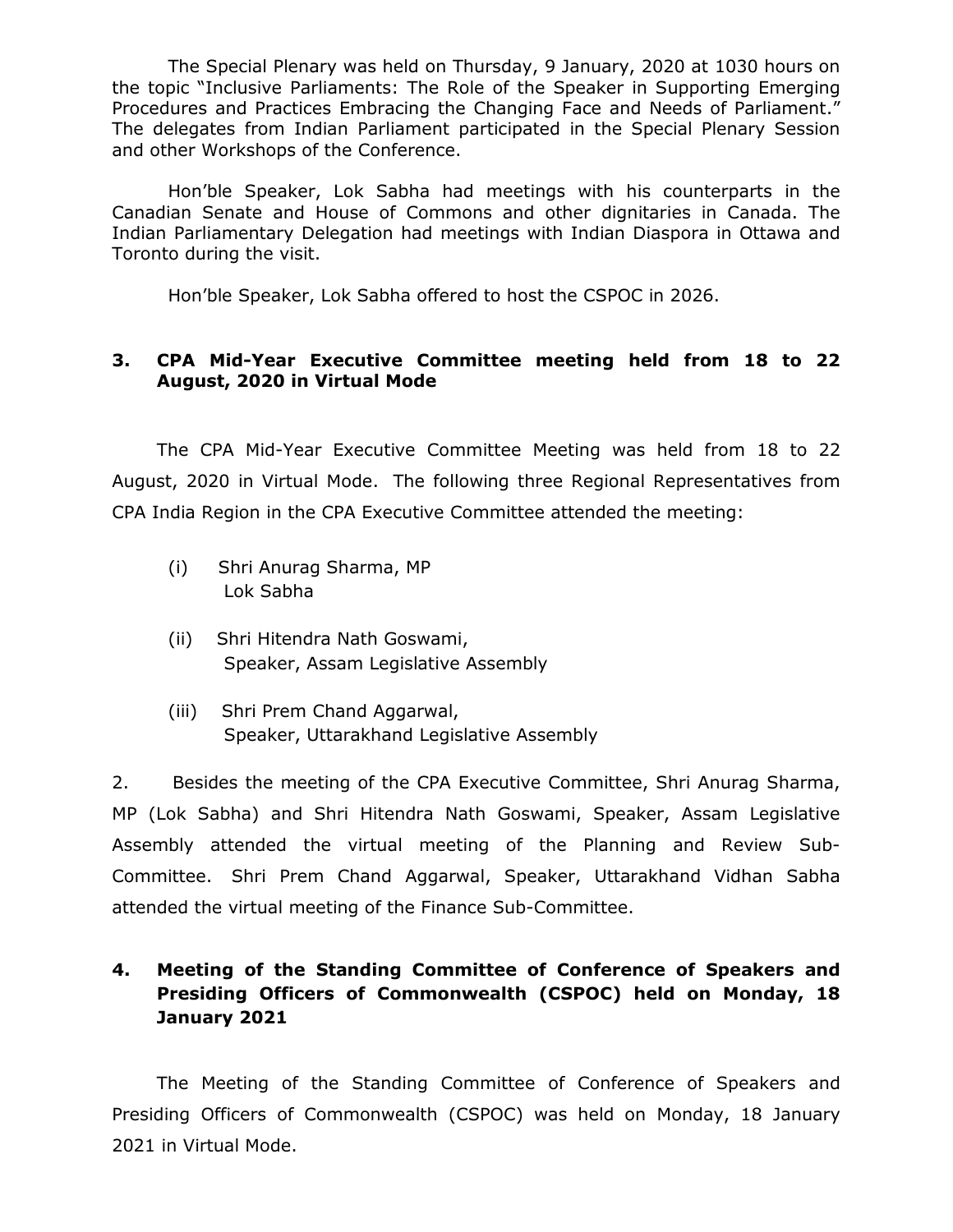Shri Om Birla, Hon'ble Speaker, Lok Sabha and Secretary General, Lok Sabha attended the Meeting.

The Standing Committee of CSPOC discussed about the agenda topics for the 26<sup>th</sup> CSPOC scheduled to be held in Australia in January, 2022 and considered the following topics as agenda items:

- 1. Topic 1: Parliaments and the pandemic
	- how have parliaments adapted to the pandemic, what issues arose from the adaptations and which of these adaptations may become permanent
	- parliamentary privilege and virtual proceedings
- 2. Topic 2: Security
	- the ever-evolving requirements for parliaments in relation to physical (premises and Members) and cybersecurity);
- 3. Topic 3: e-Parliament
	- technology driving evolving relationships between parliament and the people
	- the need for citizens to have access to technology to participate in new ways
- 4. Topic 4: Role of the Speaker in leading parliamentary innovation;
- 5. Topic 5: Training for Members and staff
	- new approaches and sharing best practices

The three topics proposed by Hon'ble Speaker, Lok Sabha *viz*. *(i) Enhancing capacity building of parliamentarians through wider use of internet / online platforms to deal with extraordinary situation of Pandemic; (ii) Reaching out through e-parliament for effective interface between the people and the parliament;*  and (iii) Strengthening the institutional capacity of Parliament by enhancing the *technical skill of Members and staff of Parliament: Need to modernize, innovate and go virtual to meet new challenges* have been taken into consideration, though in different terminology, for the final agenda.

### **5. Mid-Year CPA Executive Committee Meeting in Virtual Mode**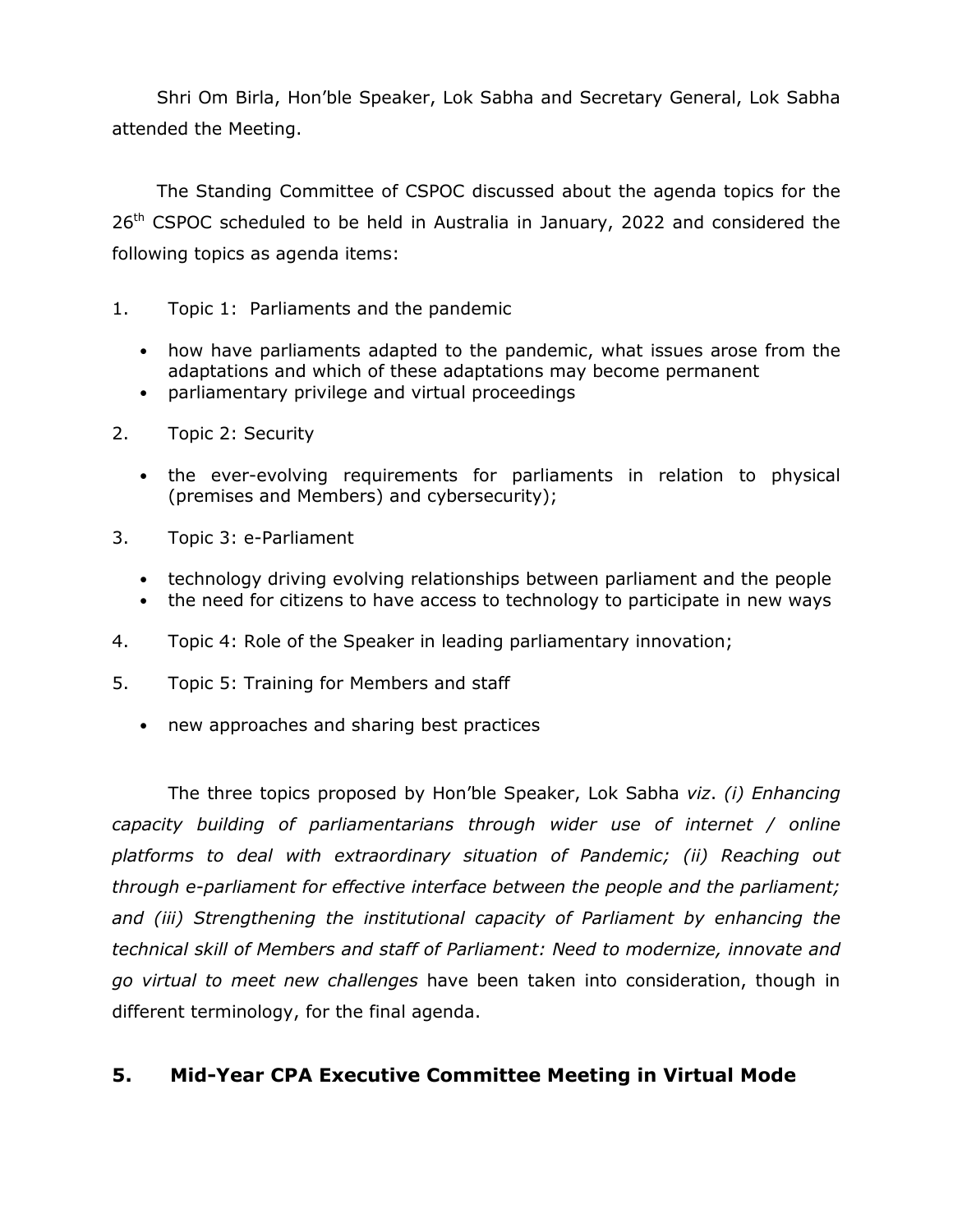The Mid-Year CPA Executive Committee Meeting was held from 23 to 26 March 2021 in Virtual Mode. Following Regional Representatives from CPA India Region in the CPA Executive Committee attended the meeting:

- (i) Shri Anurag Sharma, MP Lok Sabha
- (ii) Shri Prem Chand Aggarwal, Speaker, Uttarakhand Vidhan Sabha

Besides the Meetings of the CPA Executive Committee, **Shri Anurag Sharma, MP (Lok Sabha)** attended the Meeting of Planning and Review Sub-Committee and **Shri Prem Chand Aggarwal, Speaker, Uttarakhand Vidhan Sabha** attended the Meeting of Finance Sub-Committee in Virtual Mode.

**Shri Hitendra Nath Goswami, Speaker, Assam Legislative Assembly** could not attend the meeting due to unavoidable circumstances.

# **6. Meeting of the Working Group on CPA Proposed Constitutional Amendments**

Shri Anurag Sharma, MP (Lok Sabha) and the Regional Representative from CPA India Region attended the virtual Meeting of Working Group of CPA on Proposed Constitutional Amendments held on 16 June 2021.

## **7. Workshop on Women's Parliamentary and Transformational Leadership**

Smt. Sunita Duggal, MP (Lok Sabha) and the Regional Representative from CPA India Region in the CWP (international) Steering Committee attended the virtual Workshop on Women's Parliamentary and Transformational Leadership organized by CPA Headquarters Secretariat on 21 June 2021.

## **8. Sixth Commonwealth Women Parliamentarians (CWP) Roundtable: Gender Sensitive Parliaments in the 21st Century (India Region)**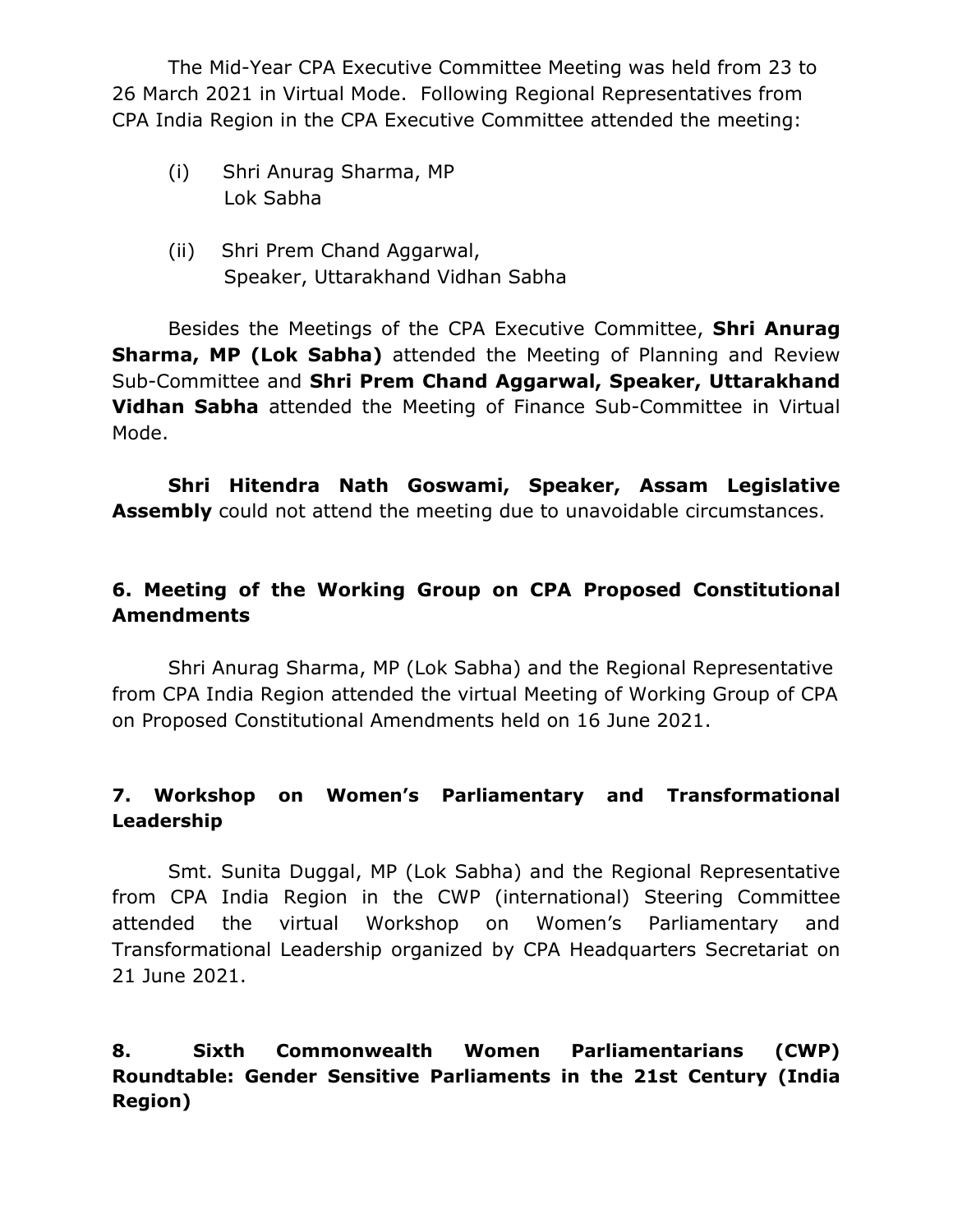The CWP's Sixth Roundtable: 'Gender Sensitive Parliaments in the 21st Century' was held for the CPA India Region on 29 July 2021. Smt. Sunita Duggal, MP (Lok Sabha) and Member of the CWP Steering Committee Member of CPA and ex-Officio Chairperson, CWP (India Region) Steering Committee from CPA India Region chaired the virtual meeting. Smt. Aparajita Sarangi, MP (Lok Sabha) and a Member of CWP (India Region) Steering Committee of CPA India Region also participated. 12 Branches of the CPA India Region with 27 participants consisting Members of Legislative Assembly and Councils and Officers of CPA India Branch Secretariat also took part during the Roundtable.

## **9. Mid-Year Commonwealth Parliamentarians (CWP) Steering Committee – Teleconference Meeting**

The Mid-Year Commonwealth Parliamentarians (CWP) Steering Committee meeting was held virtually on 15 September 2021. It was attended by Smt. Sunita Duggal, MP (Lok Sabha) and Member of the CWP Steering Committee Member of CPA and ex-Officio Chairperson, CWP (India Region) Steering Committee from CPA India Region.

The Meeting focused on updation on CWP activities and the Regional Strengthening Fund 2021. It also deliberated on Mid-Year Review of CWP Work Plan 2021.

## **10. Commonwealth Parliamentarians with Disabilities Regional Champions Meeting (CPwD) – Teleconference Meeting**

The Commonwealth Parliamentarians with Disabilities (CPwD) Regional Champions Meeting was held virtully on 17 September 2021. Smt. Supriya Sudanand Sule, MP (Lok Sabha), the CPwD Regional Champion from CPA India Region attended the Meeting.

At the Meeting, Hon'ble Dennitah Ghati, MP, Africa Regional Champion from Kenya representing CPA Africa Region was elected as the new Chairperson of CPwD.

## **11. Remote CPA Executive Committee Meeting**

The CPA Executive Committee Meeting was held virtually from 27 to 30 September 2021. Shri Anurag Sharma, MP, Lok Sabha; Shri Prem Chand Aggarwal, Speaker, Uttarakhand Vidhan Sabha and Shri Biswajit Daimary,